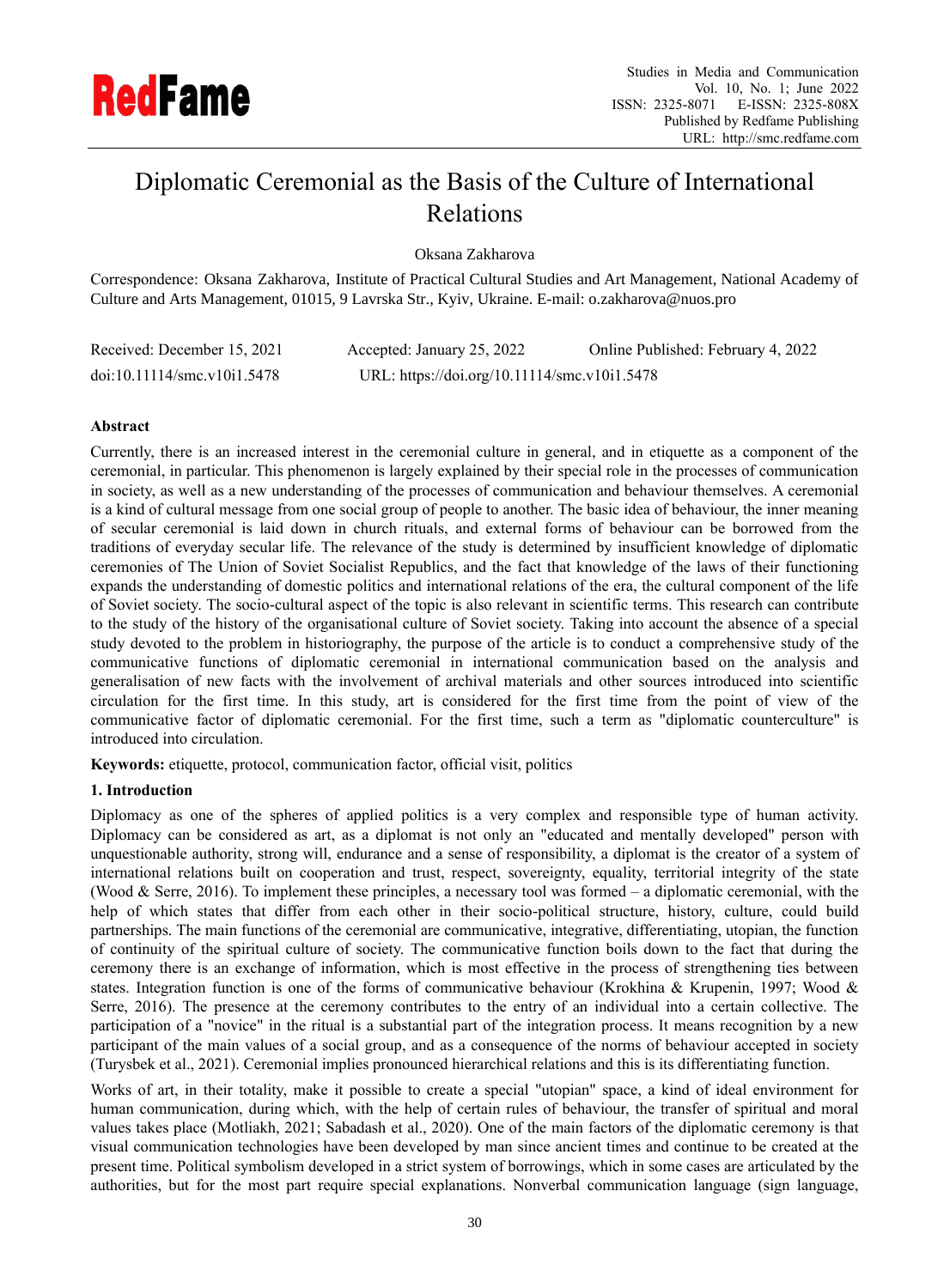costume, heraldry, emblems, banners, flags) in ceremonial culture serves not only for self-identification and identification of the individual, but primarily for the identification of society (Ryspayeva et al., 2021). There is a social experience in behavioural stereotypes, during communication a person realises their ethical and social affiliation. Custom is a certain order of behaviour of people in society (Krokhina & Krupenin, 1997; Orlov, 2021). Custom develops in the process of development of social life, which, despite the diversity and complexity, is characterised by the recurrence of similar situations. In the broadest sense of the word, "customs" include forms of socio-political activity and methods of work, forms of family and marriage life, relationships in everyday life.

Custom is spontaneously transmitted actions from the collective to the individual, from one generation to another. Customs cannot include norms, the implementation of which is supported by the state. Custom is an element of the accepted way of life in society. With the development of society, there is a struggle between old and new customs. A custom that is particularly resilient and that has been preserved through the efforts of people to maintain behaviours inherited from previous generations is a tradition (Volkova et al., 2020). The tradition is characterised by attention not only to external forms of behaviour, but also to its internal content. When a form of behaviour begins to be controlled by legal acts, it becomes a ceremonial designed to maintain a harmonious connection between generations within a particular people, social group, historical community (Dalelbekkyzy et al., 2019). The ceremonial accompanies a person from the first years of their life until departure. Ceremonial is the highest stage of an organisational behavioural model based on the rules of etiquette. The next organisational model of human behaviour in society is protocol. The word "protocol", which is of Greek origin, consists of two words: "first" and "glue", which in the Middle Ages meant the first sheet glued to the manuscript, with notes on its contents (Ryspayeva et al., 2021).

Later, the word "protocol" began to be applied to the rules of conducting diplomatic affairs. One of the international concepts of this word means a document that is attached to the main text of an agreement or treaty, for example, the secret protocol to the Soviet-German treaty of 1939. The study refers to the "diplomatic protocol", which, according to the definition of the "Diplomatic Dictionary", means "a set of generally accepted rules, traditions and conventions observed by governments, foreign affairs agencies, diplomatic missions and officials in international communication" (Karyagin, 1994). Both etiquette, protocol, and ceremonial struggle with social chaos, but etiquette rather regulates interpersonal relations, while protocol and ceremonial are politics, prestige, and the image of power. Over the centuries, the diplomatic protocol has undergone significant changes, one thing has remained unchanged – embassy ceremonials are obliged to maintain the illusion of the power of the state. The so-called "no-necktie" meetings of the 90s of the XX century (that is, meetings of heads of state without observing the rules of diplomatic protocol) did not add respect to the policies of the countries that organised these ceremonies. Regarding the role of the protocol in international communication in general and during visits of heads of other states in particular, it is difficult not to agree with V.M. Sukhodrev (2008) that: "Compliance with the protocol is of great importance in diplomacy, including for establishing proper relations at the state level when it comes to visits of high statesmen and personal relations between us <...>. Naturally, the head of state who does something wrong will not be made fun of, but he can ruin his reputation in the eyes of the hosts forever."

The purpose of the article is to conduct a comprehensive study of the communicative functions of diplomatic ceremonial in international communication based on the analysis and generalisation of new facts with the involvement of archival materials and other sources introduced into scientific circulation for the first time.

## **2. Method**

In the course of the study, facts from the diplomatic ceremonies of the USSR were analyzed and summarized. The materials for the study were the files of the Foreign Policy Archive of the Russian Federation (FPA RF). With their help, a comprehensive study of the communicative functions of the diplomatic ceremonial in international communication was carried out.

The concepts of "etiquette" and "diplomatic etiquette" were analyzed in order to discover the role of art in the processes of stabilizing international communication. Various means of communication were considered. In the context of this study, attention was paid to visual means of communication, among which emblems, coats of arms, and uniforms can be distinguished. The features of various musical genres in diplomatic culture are also analyzed. A comparison of certain gestures in different cultures and their systematization were conducted in order to understand the peculiarities of kinesics in diplomatic culture. The phenomenon of dandyism was studied, and its main features were compared with the features of Soviet culture and their main differences were identified.

Since cultural processes are complex and multifaceted phenomena, there are many concepts of culture, and therefore it becomes necessary to explore the basic definitions of this concept, as well as the meaning of etiquette in various aspects of culture. Particular attention is paid to the semiotic aspect. A comparison of ritual communication and etiquette was carried out.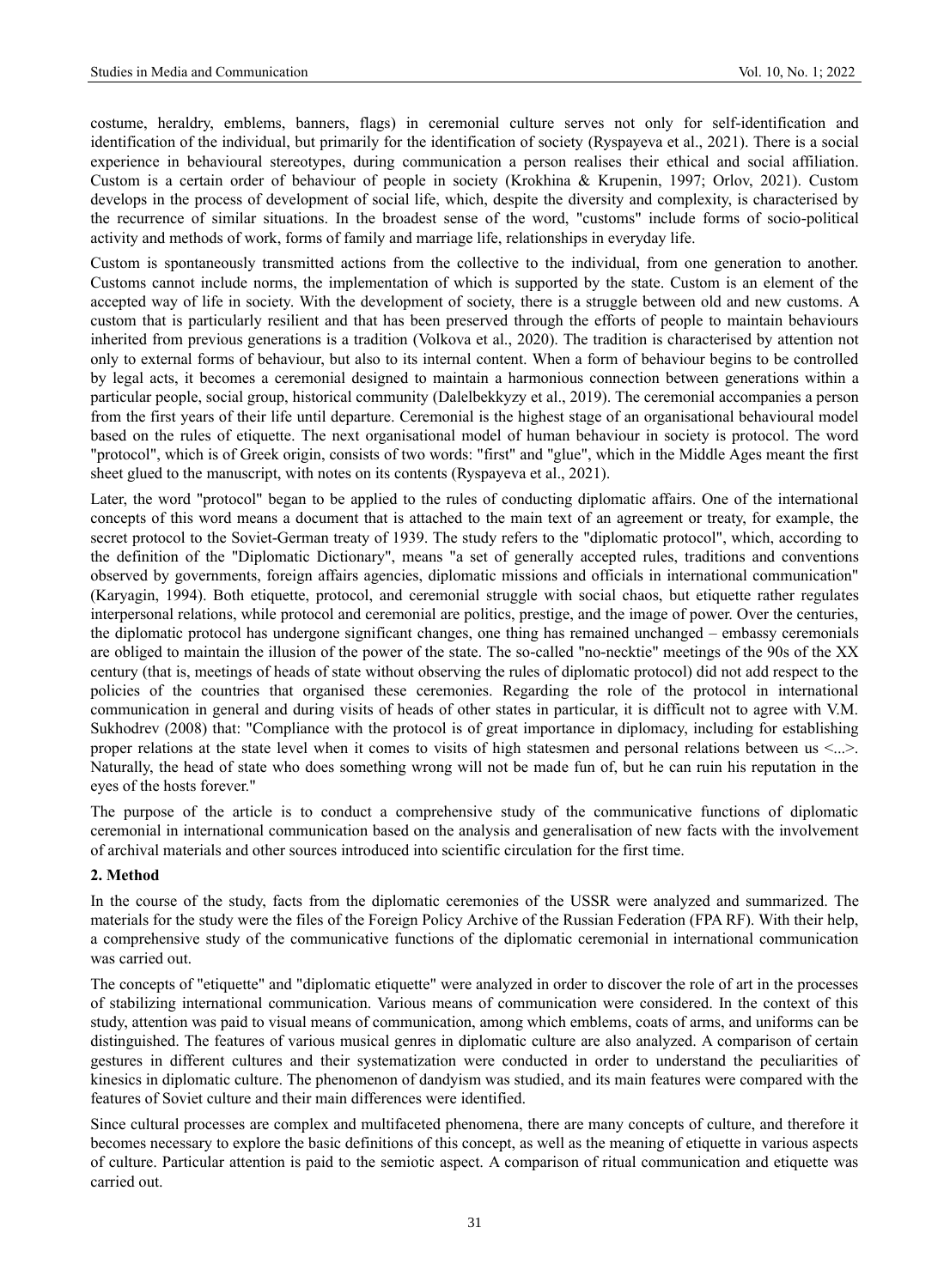The authors of the study gave a definition of the term "diplomatic counterculture" and analyzed vivid examples of its implementation. In the context of this phenomenon, the role of the protocol was also analyzed and possible positive and negative consequences of its violation were demonstrated.

## **3. Results and Discussion**

#### *3.1 Etiquette and Ceremonial in the Communicative Aspect*

Etiquette should not be confused with the concept of "ethics". Ethics is a philosophical doctrine of morality. "Morality" in Latin means "proper behaviour". The French word e'tiquette has two meanings: "label", "tag", "inscription" and "ceremonial", "etiquette", and in turn is borrowed from the Dutch sticke ("peg") and originally meant a peg to which a piece of paper with the name of the product was attached, later - the piece of paper with the inscription itself. Currently, etiquette is understood as "a set of rules of behaviour concerning the external manifestation of attitude towards people (treatment of others, forms of addresses and greetings, behaviour in public places, manners and clothing)" (Bayburin & Toporkov, 1990). But this definition does not take into account the differences between everyday and ceremonial behaviour. Etiquette is implemented in communication, but not all communication takes place according to the rules of etiquette. Any act of communication implies the presence of at least two partners with a communicative status. The etiquette situation is always communicative. Etiquette is a dialogue, the implementation of the rules of behaviour implies a certain response of the communication partner (Saifnazarov, 2019; Yessenbayeva et al., 2020). The tactics of behaviour largely depends on the communicative status of the partners – age, gender, national and religious affiliation, social status, family ties. Thus, etiquette initially implies inequality in communication, from which certain rules of behaviour for older and younger (age category), women and men follow in general civil etiquette.

There are two main categories in business etiquette – superior and subordinate. In diplomatic communication, interdepartmental relations also do not exclude inequality due to the official position of partners, but also in the process of establishing interstate relations, it is possible to divide into "lower" and "higher" – the ceremony of presenting credentials (in some countries, several newly arrived diplomats participate in the ceremony, the first to present the credentials is the one who has been waiting for this procedure longer). In diplomatic etiquette, as in no other, the concepts of courtesy and politeness acquire special importance, deviation from which is fraught with undesirable consequences in relations between states (Zakharova, 2015). This refers to art as a stabilising mechanism in international communication. In particular, considering it as a communicative factor of diplomatic ceremonial. It is important to note that various types of art can have a communicative status both within the ceremonial itself (architecture, music, painting) and be independent "players" in the system of international relations, contributing to the establishment of mutual understanding between the governments of various states participating in joint cultural projects or in the exchange of cultural values. One of the striking examples of the use of works of art as a communicative factor in the system of international relations is the embodiment of the image of the Imam of Chechnya and Dagestan Shamil in the works of Western European painting and literature, on the stage of the theatre.

The Caucasus keeps traces of ancient times on its land. Almost all the peoples of the Old World, moving from Asia to Europe, left settlements in the Caucasus, which, mixing with each other and local tribes, formed many types of languages. "Multilingual Caucasus", "anthill of peoples" – is how this land was called. Powerful nations of antiquity, Phoenicians, Egyptians, Greeks, Romans, Arabs, sought to establish colonies here and, having settled, spread their languages, customs, beliefs among the inhabitants. Poets and writers of ancient times praised the beauty of this land, the courage and love of freedom of its inhabitants. By the beginning of the 1940s, the Russian Empire had been conducting continuous military operations in the Caucasus for several decades. During this period, the situation in the Caucasus is escalating, where another, perhaps the most dangerous, was added to the former problems of the region – among the divided tribes who did not know one power, a leader appeared who rallied everyone under his command – Imam of Chechnya and Dagestan Shamil. After the fall of Gunib, in August 1859 Shamil was escorted to St. Petersburg. On September 15, the Imam met with the Emperor, and on September 16 he followed him to Kharkov, Shamil admired the city; he was surprised by the horse riding in the circus; he thought that a circus performance was magic. "When they took him to the ball, and he saw the brilliant costumes of the ladies, he jumped back a few steps and began to pray. <...> He was also amazed by the lighting and decoration of the hall. The crowd followed the Caucasian Lion" (Chichagov, 1999). While in Moscow, Shamil met with A.P. Ermolov, toured the Kremlin Palace and other sights of the first capital; he visited the theatre where the ballet Nayada was performed.

In St. Petersburg, he was shown St. Isaac's Cathedral, leaving which with the archpriest, he bowed his head and put his hand to his heart. Shamil inspected the Public Library and the "Kunstkammer", he was taken to the Italian opera, to the ballets "Katarina" and "Peri". He also visited the photo of Alexandrovsky, where portraits were taken from him. Shamil amazed everyone with his sociability, the extraordinary tact with which he treated his position. The formidable ruler of Dagestan surprised with his refined worldliness and courtesy. The leader of the highlanders of the North Caucasus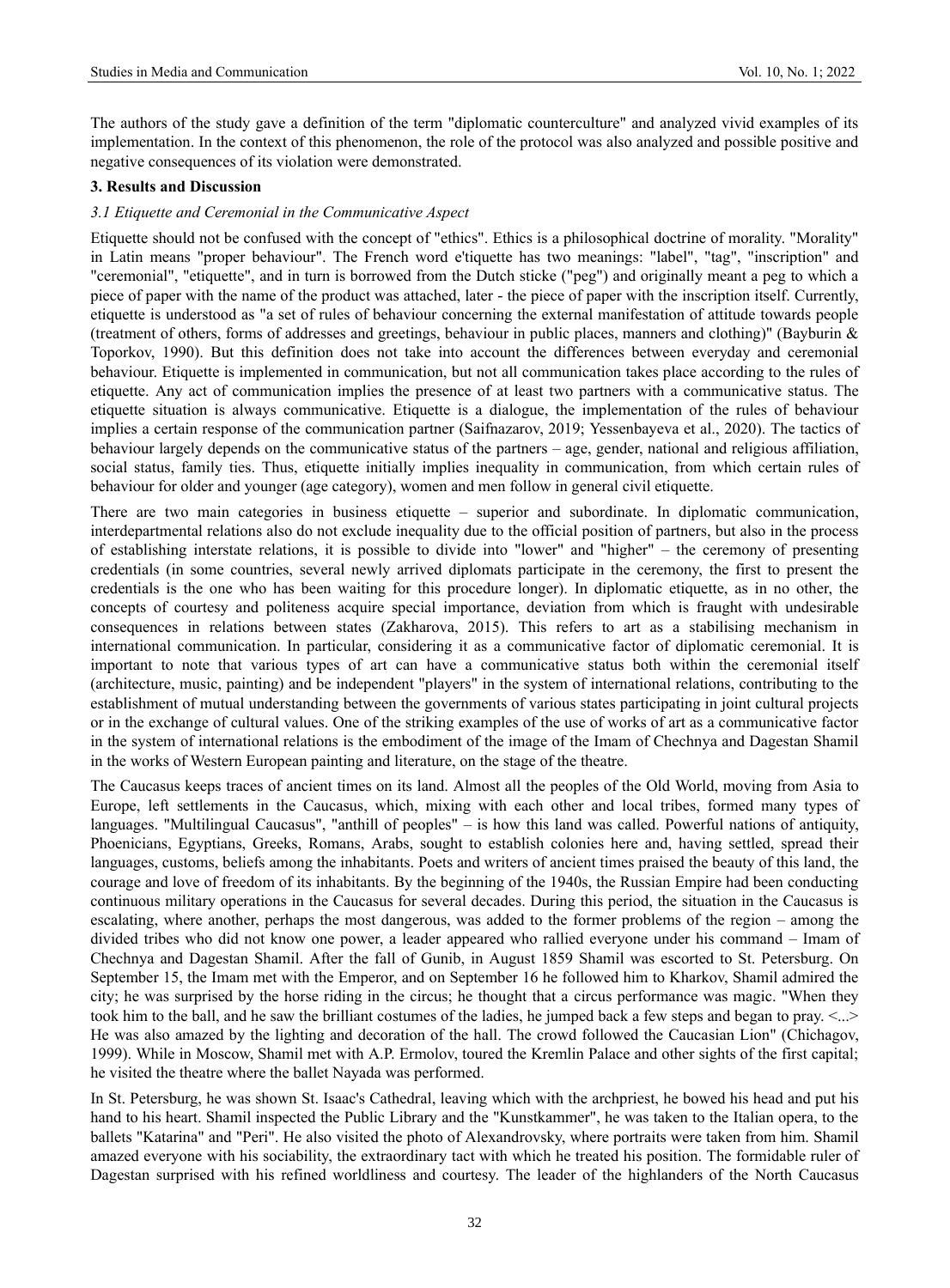belongs to those figures who cannot leave artists, poets, writers, composers indifferent. The pictures of Shamil by such famous masters of the brush as Franz Roubaud, T. Horschelt, E. Lanceray, G. Gagarin, V. Vereshchagin, N. Sverchkov, V. Timm and others have survived. Shamil's story also excited foreign artists who created portraits of the Imam, guided only by imagination (Donogono-Korkmas, 1990). On July 26, 1854, French playwright P. Meris' five-act play "Shamil" premiered at the Sainte-Martin Theatre in Paris. The music was composed by the composer M. Gondue and the main role was played by M. Melinge. The time of action in the play is April-October 1834, that is, the year of Shamil's election as Imam. One of the Russian artists who embodied the image of Shamil in painting was Prince Gagarin, who in 1853, with the support of the Caucasian viceroy M.S. Vorontsov, painted the Zion Cathedral of the Exarchs of Georgia, the beginning of the construction of which dates back to the reign of V. Gorgasal (V century), and the end to the first half of the VII century. The temple that kept the greatest shrine of Georgia - the Holy Cross Nina, made of two pieces of vine and intertwined with the hair of the educator of Georgia, was repeatedly destroyed.

Prince Gagarin, who became vice-president of the Academy of Arts in 1859 (in office until 1872), was once impressed by the grandeur of Byzantine art and travelled throughout Europe and Asia to Turkey and Italy in search of its samples. He paints the Zion Cathedral in the Byzantine style, using for the first time in Russia the so-called encaustic method of fresco painting - the paints are prepared from a special mastic-wax essence. The Prince drew up plans for churches in the Caucasus: in Khasavyurt, Derbent, Kutaisi, Grozny, Tiflis (military cathedral and gymnasium church), Borjomi and other places of the region. Thus, the personality of Shamil, embodied in the works of Western European art, has become a kind of communicative factor in the relations of European states with the Russian Empire. At the same time, the Imam of Chechnya and Dagestan demonstrates not only religious tolerance, but also respect for the works of modern European culture, visits the library, theatre, military review and ball. Thus, Shamil, as the leader of the state he created, enters into a dialogue with Europe, while demonstrating loyalty to his religious and moral values that determine the purpose and nature of cultural communications. The means of communication have been created by man since ancient times and continue to be developed at the present time. In addition to languages and their dialects, there are means of visual self-identification and identification, which serve to store and transmit information.

One of the visual means of communication includes heraldic signs in the broadest sense of this concept - emblems, coats of arms, uniform, which have been known since ancient times, when there was a need not only for self-identification of the individual, but also for the identification of society. But at the same time, heraldic signs can act not only as a communicative factor, but also directly as a communicative object. So state and military ceremonies include such an important component as flag etiquette. In diplomatic culture, a special role is also given to the etiquette of the anthem, in the performance of which certain rules of conduct should be followed. It should be noted that different musical genres allow mutually exclusive norms of behaviour. For example, whistling is unacceptable in the conservatory hall, "booing" the performer means expressing rejection, condemnation of their work. At the same time, whistling at a rock concert is a sign of approval, a kind of audio applause. Gestures, facial expressions, poses make up an important section of etiquette, which is studied within the framework of a special subdiscipline - kinesics. The kinesic means also include the manner of dressing, the features of using things. Gestures occupy one of the main places among the kinesic means of communication. Only those movements that have a symbolic character have the status of a gesture, when they are attributed not only practical, but also symbolic meaning. The movement should also have a communicative orientation (Bayburin & Toporkov, 1990). In business etiquette, the greeting is followed by a handshake – the outstretched hand is turned to another person.

At any ceremonial, a person's behaviour is a series of consecutive gestures, each of which has a symbolic meaning. At the same time, it should be noted that within the framework of the European business behavioural culture, the same gesture can have two interpretations. For example, nodding forward almost everywhere means "yes", and shaking your head from side to side means "no". But in some countries, including Bulgaria, it is the opposite. The circle formed by the index and thumb of a person's hand is "OK" ("good"). But in France this gesture means "zero" or "nothing", and in some Mediterranean countries (in Greece and others) it refers to homosexuals. Thus, in the process of any communication, gestures require careful handling. The look is also one of the important elements of communication. Experts in the field of ethnography divide human cultures into "contact" and "non-contact". Of great importance in communication is the view in "contact cultures", which include Spaniards, Italians, Portuguese, Latin Americans, Arabs. The "non-contact" cultures include the peoples inhabiting the north of Europe, Indians, Japanese, Pakistanis (Zakharova, 2015; Sukhonos et al., 2021). Among the Slavs, it is customary to look at the interlocutor and at the same time, it is forbidden to stare at a stranger. The communicative functions of the costume, as one of the components of the nonverbal language of communication, manifested themselves in the greatest way in the era of dandyism. The original appearance testified to the original thinking. However, a dandy is not a walking tailcoat, only a special way of wearing it. It is possible to remain a dandy in rumpled clothes, but with a sense of innate nobility. Dandyism is a lifestyle based on a challenge, opposition to the ruling elite. The very idea of a career was hateful to the dandy.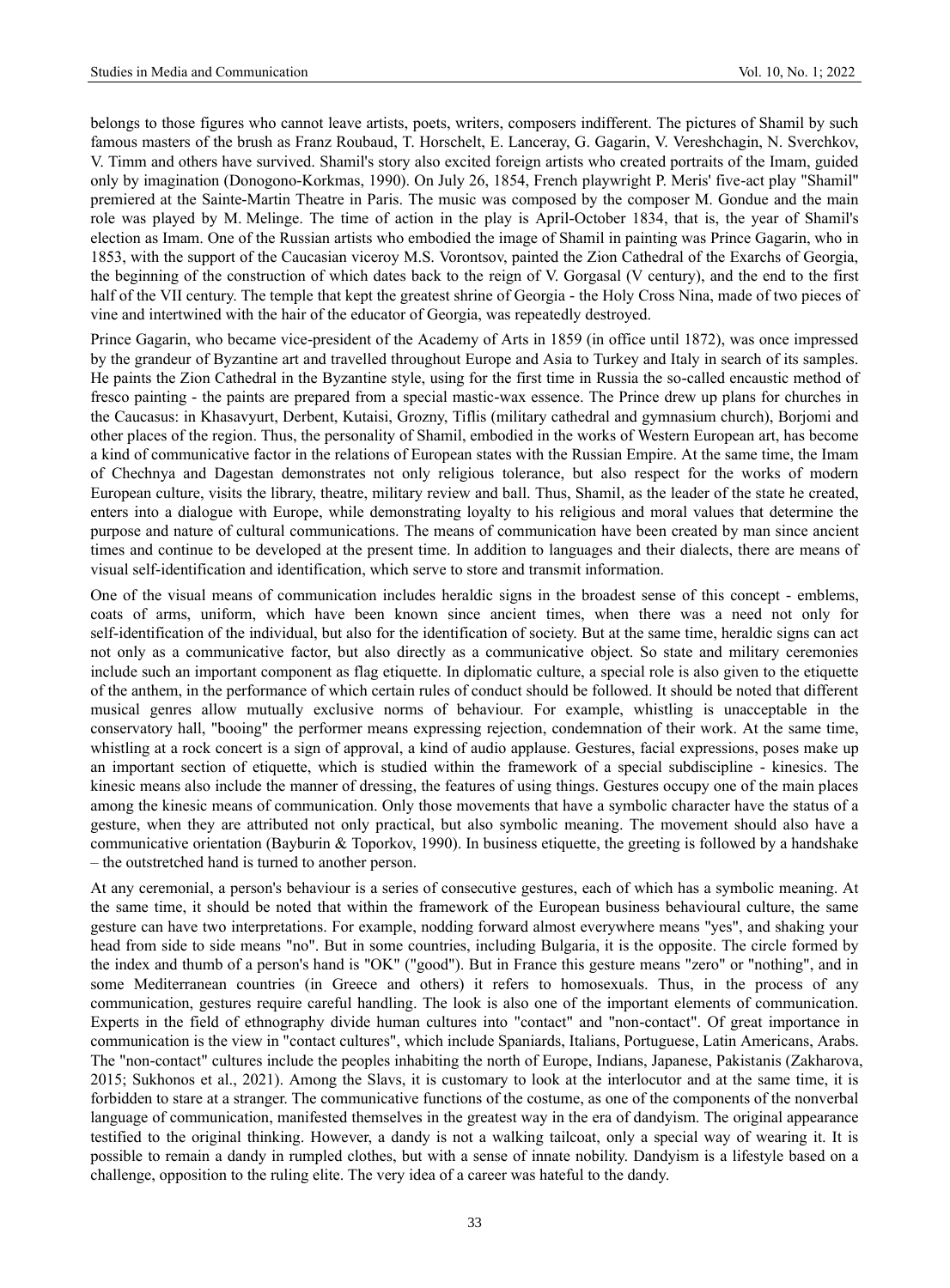Dandyism manifested itself especially vividly in the imperial states, where there was a regulation of fashion by legal acts and, as a consequence– the concept of uniforms. The uniform meant a place of service, belonging to a certain social circle. In the army, and especially in the Guard, the concept of the honour of the uniform is inextricably linked to the concepts of "regimental honour" and "personal honour". In turn, the key concept of the Guard officer's worldview is honour, a moral responsibility to the ancestors for their actions and deeds. Thus, the value system influenced not only the internal, but also the external properties of a person, in the aggregate of which they act as a partner in the process of etiquette communication. For many officers, the fascination with new political ideas began with the imitation of external forms. Refusal to participate in dancing, extravagant costume, defiant manners were iconic symbols of the 19th and early 20th century opposition. In the Soviet period, the struggle with the European ceremonial costume - evening dress, tuxedo, tailcoat, as well as European dances (foxtrot, tango) - is a struggle with bourgeois values, which were reflected, among other things, in the European rules of good manners. "Appearance, i.e. clothing, food, housing, all these are parts of the silent language of culture, which speaks the more eloquently the more sharply it contradicts the surrounding appearance. To win the right to such an open contradiction means to clear the way for a new idea, a new social fact, to overcome an important obstacle for its entry into life," wrote P.N. Milyukov (1993). The rivalry in the introduction to a new lifestyle was a kind of parochialism, in which, however, not the most well-born won.

Cultural processes are complex and multifaceted phenomena, and they can be investigated by different methods. Therefore, at present there are many concepts of culture, each of which explains and systematises cultural processes in its own way. With the help of the term culture, it is possible to characterise a particular era, a particular people, a particular sphere of life. One of the definitions of "culture" of the philosophical type is the point of view that culture is the expression of society in the forms of literature, art or thinking. "The role structure of the communicative situation in traditional culture has a certain specificity. Firstly, a person always behaves taking into account the fact that some higher forces are watching them, and both the ritual and the etiquette situation can be organised in such a way as to ensure the direct participation of these forces. In a number of cases, one of the partners acts on behalf of God, deceased relatives, masters of another world, etc. Accordingly, the verbal and behavioural texts that they generate seem to come not from them personally, but from those higher forces, whose representative they are" (Bayburin & Toporkov, 1990). In the semiotic aspect, etiquette is a certain system of signs, its own dictionary - a set of symbols and grammar - rules for combining signs and constructing texts.

But unlike rituals, etiquette has a pronounced situational character, the specifics of the situation dictate the choice of communication signs. Participants in ritual communication behave in accordance with their social status. During the ritual, the individual is first and foremost a representative of a class, a social group; their social position dictates the language of ritual behaviour on the part of their communicative partners in communication. Violation of these rules is a challenge to public morality, undermining the moral foundations of the community, which in turn creates a critical revolutionary situation. If there is a change in the form of government in the state, then the new authorities begin to introduce new rituals. The Great French Revolution contributed to the "transformation of morals". At that time, the old norms of relationships between people were being eradicated. A citizen was allowed to take off their headdress only when making a public speech or when it was hot. The letters should not have been signed by "Your most humble, most obedient servant", but "your fellow citizen, brother, friend, comrade". Instead of referring to "vous" (formal "you") the decree of November 8, 1793 introduced an appeal to "tu" (informal). Deputy Chalier introduced a draft decree to the Convent on republican forms of politeness, dress and customs. "Republican politeness", the draft said – "politeness of nature itself!" This contrasted with the refined and conventional politeness of the aristocracy. Chalier opposed the "exaggerated, artificial, prim politeness, aristocratic elegance and ceremonial, which were cultivated by tyrants in order to impress and dominate" (Krokhina & Krupenin, 1997).

Etiquette determines the external forms of behaviour and treatment of other people – intonation, tone, expression of speech, style of cut and costume decoration. The totality of all these properties is called manners. The attitude towards them varies among different social groups. For an aristocrat, noble behaviour means belonging to the "upper world", it is a sign of an exceptional position in society in the 18th and 19th centuries. The enlighteners of the 18th century considered etiquette as a means of power. It united the European nobility as the main social support of the monarchical power. Among the European nobility of the XVIII - early XX century, there was a lifestyle that was actually called "etiquette". Etiquette as a way of existence of the court public and European monarchs. Simultaneously with the development and strengthening of the power of the third estate, the bourgeoisie, etiquette begins to adapt to the changed social conditions. It ceases to be the privilege of aristocrats, who, while retaining their nobility, lose their former wealth and power. The bourgeoisie strives to imitate the noble class in the lifestyle, while external forms prevail over the content. It is only in the twentieth century that the democratisation of etiquette takes place. The lifestyle itself is becoming more and more universal. A person appears in society:

− as a participant in the economic process;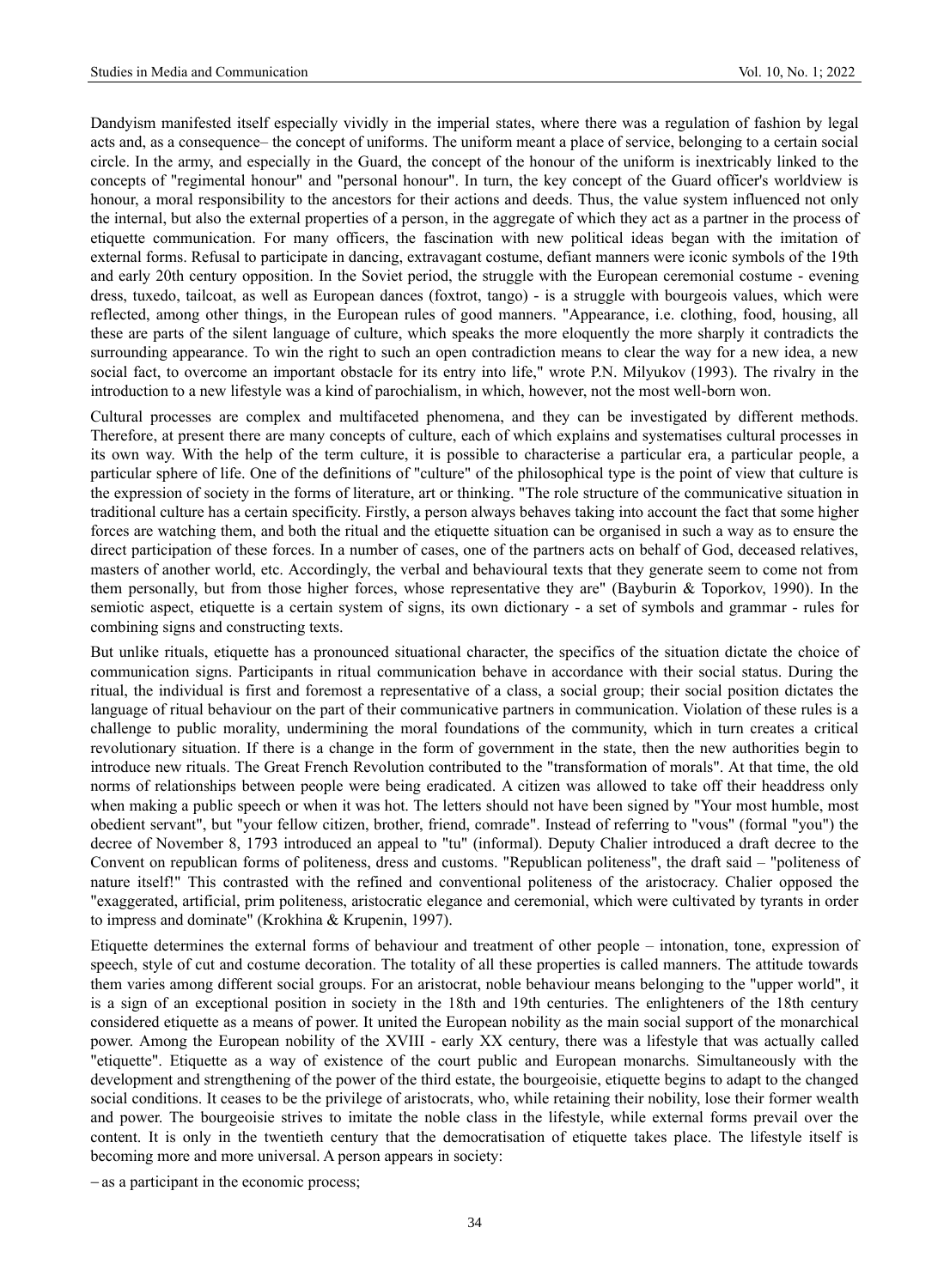- − as a participant in the political process;
- − as a member of a certain professional community;
- − as well as a tourist (Chopin, 2018).

European etiquette has lost its class character. Fundamentally new forms of etiquette have been developed, based on: professional characteristics; on the uniqueness of certain life situations; on the specificity of some spheres of life of modern society. Human beings are social creatures; communication is an important part of life. Communication can be "literate" or "illiterate". Communication can be a wall that divides people or, conversely, "the only real luxury", as Antoine de Saint-Exupéry noted (Crow, 2018). Both ritual and etiquette struggle with social chaos, but etiquette at the same time should provide a comfortable aesthetic environment for partners in communication, ritual is an expression of the basic moral concepts of society. There is a constant and mutual enrichment of etiquette and ritual communication, the study of the latter can help in understanding the true meaning of the origins of modern rules of behaviour. In order to build effective and competent relationships with people in the process of professional activity, the manager needs to have a certain culture of communication. State and military ceremonials are the means of organisational culture, its reproduction in the conditions of generational change of managers and ordinary employees (Kutsyi, 2021).

The term "organisational culture" covers a large area of phenomena of the spiritual and material life of the collective: its moral norms and values; code of conduct and ingrained rituals, dress manners. The adaptation of employees to the collective is the entry into the organisational culture, its norms, traditions, it is the adjustment of the individual to the requirements of the social structure, which has a certain educational effect (Serdali et al., 2017). The management philosophy sets the appropriate culture of intra-organisational relations. At the same time, special attention should be paid to "creating and maintaining positive (socially and psychologically) traditions in the team", these can be ceremonies for the reception of new employees, seeing off veterans, organising anniversaries and charity events. In this case, one of the main goals of the ceremony is to foster a sense of pride in the organisation, respect for it and colleagues (Krichevsky, 1998). The rules of conduct of military and diplomatic ceremonies are painted to the smallest detail. But if a military parade as the highest form of military art is addressed not only to military personnel, but to various segments of the population, then a diplomatic ceremony, for example, the ceremony of presenting credentials, is of an elite nature.

#### *3.2 Diplomatic Counterculture as an Element of a Diplomatic Institution*

The protocol makes it possible to establish friendly relations with some individuals and at the same time avoid conflict with others. Local traditions should be respected and, if necessary, accepted rules should be changed by explaining the reason for the change in advance. The personal feelings of the communication participants can also influence the development of the protocol. "The Turkish Sultan did not want to recognise the partition of Poland between Russia, Austria and Prussia. Therefore, at receptions with the participation of the diplomatic corps, at which the ambassadors had to alternately approach the Sultan and greet him, when the turn came to the Polish ambassador and no one came (although he was present), the chamberlain turned to the Sultan and said: "The ambassador went for a walk and was held up due to the snowfall". This statement was made regardless of the time of year" (Wood & Serre, 2016). Deliberate violation of etiquette is a calculated demonstration of distrust of the diplomat and, as a consequence, of the state represented by them. But at the same time, there is an opinion that women are more "sensitive" to such insults than men, who readily accept explanations. "However, not many are able to respond as Count B. de Castellane replied to the hostess, who apologised to him for not being able to provide him with a seat in accordance with his position: "Madam, my seat is always the best" " (Wood & Serre, 2016). Violation of the protocol can occur either out of ignorance, which happens quite rarely among professional politicians, or for the purpose of public demonstration of rejection of certain political goals.

Diplomatic counterculture refers to the deliberate disregard by heads of state, government, foreign agencies, public and political figures, diplomats and their family members, employees of embassies and international organisations of generally accepted protocol norms, traditions and conventions, as well as the rules of respect and politeness generally accepted in international practice, observed in diplomatic, official and interpersonal relations in order to influence foreign policy decisions of participants in international communication. One of the important features of diplomatic etiquette is the principle of hospitality, which, in particular, is manifested in the ceremony of exchanging gifts. At the same time, the gift itself acts as an element of diplomatic communication, which has certain functions. In this regard, works of art have a special role. Not only the creations of a painter, a sculptor, a master of decorative and applied arts can act as a gift, but also: an invitation to a performance, a concert, an excursion, a sports competition. At the same time, participants in communication must comply with both the rules of etiquette behaviour adopted in such cases and the norms of diplomatic protocol. For example, standing up during the national anthem. In this respect, very indicative is the meeting on February 1, 1935 of the Polish Charge d'affaires with a representative of the People's Commissariat for Foreign Affairs (NKID), who demanded from the Polish diplomat an explanation of the behaviour of some members of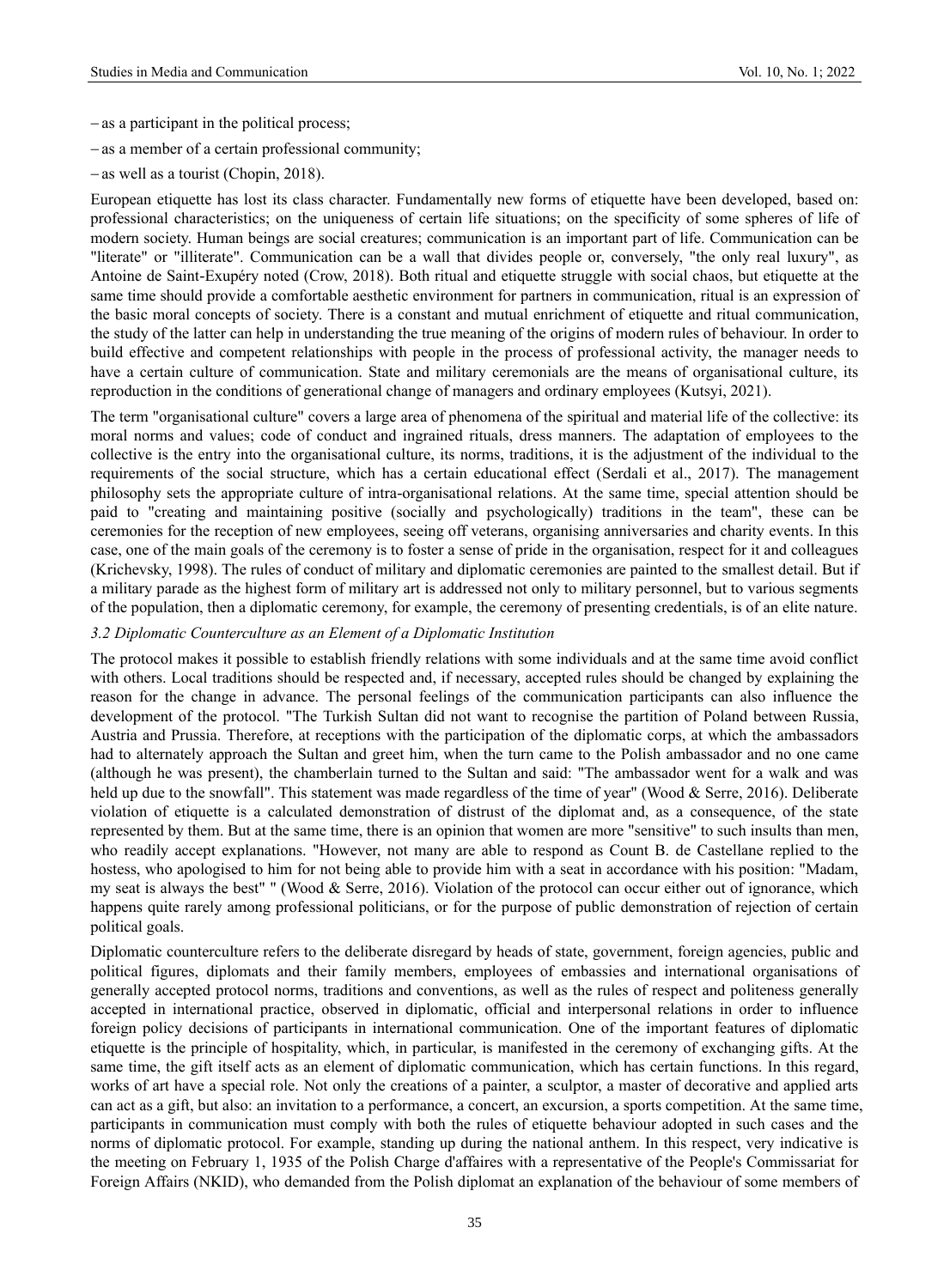the diplomatic corps, who during one of the official events sat during the "singing of our anthem" (FPA RF. F. 057. Op. 15. P. 112. D 2).

The diplomat responded by saying that he thought "it was not the anthem being played, but the Soviet party song being sung". The words of the "Internationale", in his opinion, do not have the character of an anthem but a song of revolutionary workers calling for the overthrow of the bourgeoisie. Therefore, he considered musical performance to be an anthem and always stood up on solemn occasions. In this situation, it was not about singing the anthem when Kalinin appeared as the head of state, but about singing the "International" in honour of I.V. Stalin, as the leader of the proletariat. In turn, the Polish diplomat also noted that the Union of Soviet Socialist Republics (USSR) has not developed an appropriate "protocol ceremonial" that would determine in which cases diplomats should stand up, especially abroad he has heard the singing of the "Internationale" in different languages many times and everyone understood that this is a revolutionary song. The Soviets continued to insist that no rules were required in these situations, just as it was clear to everyone that they had to stand up when the anthem was played. As a result of this conversation, the NCID decided not to make representations to the relevant embassies (about half of the diplomats, including representatives of Germany and Japan, did not stand up during the performance of the "Internationale", to which special attention is paid in the report), hoping that they themselves would understand "the impropriety of their behaviour" (FPA RF. F. 057. Op. 15. P. 112. D. 2).

It should be noted that from the point of view of diplomatic courtesy, diplomats accredited in Moscow were not obliged to pay official attention to I.V. Stalin, since he did not hold, as the Iranian ambassador noted, "any official leadership post in the system of the Soviet state," therefore, without receiving instructions from the doyen of the diplomatic corps, he did not congratulate I.V. Stalin on his 60th birthday. For the same reason, namely that Stalin is not officially head of state, the Danish and Norwegian envoys did not congratulate I.V. Stalin. But the latter noted at the same time that he was "filled with sincere feelings of respect and admiration for Mr Stalin" (FPA RF. F. 057. Op. 19. P. 113. D. 1). Among Soviet politicians, one of the most sophisticated improvisers who professionally manipulated the norms of diplomatic protocol and etiquette was I.V. Stalin. In August 1939, after negotiations with I. Ribbentrop, during a dinner he toasted Hitler as a man deeply respected by him, and at the end of the reception allowed the Führer's personal photographer to take several pictures (foreigners were forbidden to photograph in the Kremlin), in which I.V. Stalin and the guests were depicted with glasses of Crimean champagne in their hands. In 1939, I. Ribbentrop speaks of the leader as a man of extraordinary scale. I.V. Stalin managed to literally stun the German Foreign Minister, and in August 1942, the Prime Minister of Great Britain.

W. Churchill (2020) notes the hospitality of I.V. Stalin at a dinner in the Kremlin and offers a toast to his health. At the end of the reception, after an official farewell handshake with I.V. Stalin, W. Churchill headed for the exit, but the leader caught up with him and escorted him to the front door, where they shook hands again. Stalin's invitation of W. Churchill to his apartment in the Kremlin also goes beyond the official protocol norms. I.V. Stalin made a mistake by not inviting his daughter to the table, as W. Churchill informs the President of the United States of America (USA) F.D. Roosevelt. Stalin's feasts are "men's gatherings", but the leader invited a gentleman to his house, for whom the attitude towards a woman is a measure of morality in a person. In this case, I.V. Stalin "did not play out" to the end the role of a strict but loving "father of all peoples". The protocol is conservative. A protocol rule that honours the application of one person once cannot be omitted in respect of another. "Any precedent for the protocol is fraught with the fact that it should become the norm, and if the norms are cancelled, then this is also a precedent that creates a new norm; this is the ABC of every aspiring diplomat" (Karyagin, 1994). In the USSR, until January 1, 1944, the national anthem was the "Internationale", therefore, when the first Soviet ambassador arrived in Finland, it was decided to cancel forever the performance of the national anthem of the country of the arriving diplomat before presenting his credentials.

There have been cases where precedents did not become the norm. In April 1941, the Soviet-Japanese neutrality pact was signed in Moscow. I.V. Stalin personally came to the railway station to see off the Japanese minister. This did not become the norm in Soviet protocol, but its political significance was considerable. Stalin paid tribute to the importance of the protocol in international relations, personally delving into all the details of diplomatic events, including the preparation of the Yalta and Potsdam Conferences. The leader also took an active part in resolving diplomatic scandals. In 1951, covert listening devices were discovered at the Australian Embassy in Moscow. I.V. Stalin personally dealt with such issues. The initial draft of the response provoked his criticism. "In a transformed form, the Soviet response even appealed to sympathy. It said that there was a brutal war and it was possible that Moscow would have to be abandoned. In these circumstances, in a number of buildings that could presumably be occupied by the highest German command, covert recording equipment was installed, which, after the war, were apparently forgotten to be dismantled ... " After reviewing this sample of "diplomatic hypocrisy," the Australian Foreign Minister said that "this is a pure lie, but...it's not a bad one" (Karyagin, 1994). The incident was settled. In the 50s - early 60s, actively fighting for "new" friends, the Soviet Union did not forget the "old" actors of world politics – the United Kingdom and the United States.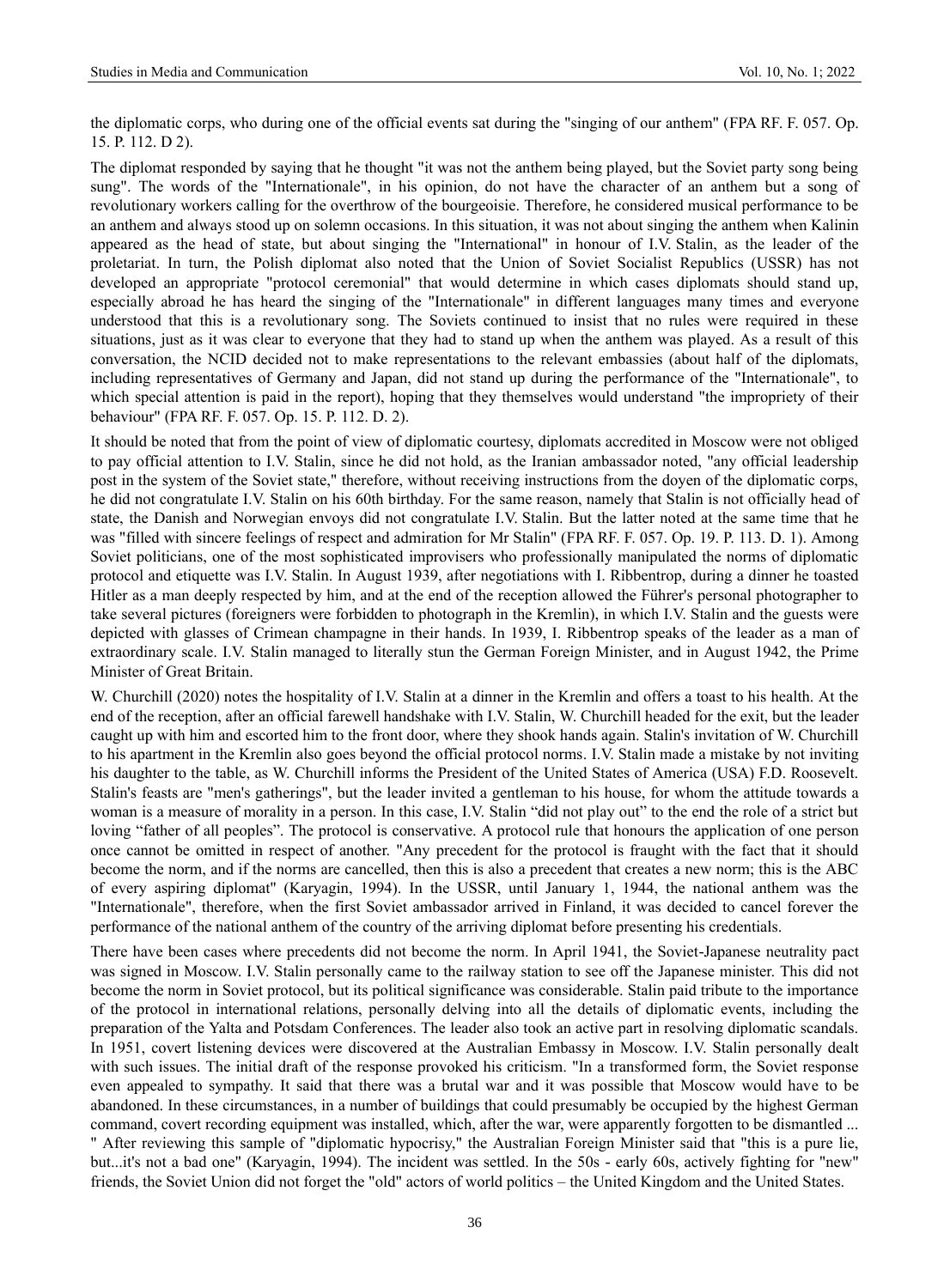In February 1959, the USSR was visited by the British Prime Minister H. Macmillan, who considered his visit as a response to Khrushchev's visit to England in 1956, the purpose of the visit was to exchange views with the leadership of the USSR on international issues. The program of the stay included negotiations, excursions, cultural and representative events, trips around the country. But due to the complications of the negotiation process, the program began to change in the direction of reducing its entertainment part and expanding the negotiation process. The first hunt was canceled, at which the guest had to be dressed in a protective fur jumpsuit and dog fur boots. A Tula rifle with gold notches and mother-of-pearl inlay was prepared as a gift. Then followed the events that are directly related to the concept of "diplomatic counterculture". Before travelling around the country, at a reception at the British embassy on February 24, N.S. Khrushchev announced that he was going to Kyiv with a guest tomorrow, but instead of that the next day Mr Macmillan, accompanied by Foreign Minister S. Lloyd and Ambassador Sir P. Riley, went to Khrushchev's dacha, where there were (except for members of the family of the Soviet leader) A.I. Mikoyan, A.A. Gromyko and the Soviet ambassador in London Ya.A. Malik. The next morning, in the same composition, a conversation took place in the Kremlin, after which Mr Macmillan left for the airfield, where he learned that First Deputy Minister of Foreign Affairs V.V. Kuznetsov had been appointed senior accompanying person. The Prime Minister delayed landing, constantly talking to the companions, but then the members of the delegation boarded the plane.

In Kyiv, all members of the British delegation pretended that nothing had happened. At an official dinner, H. Macmillan even exchanged "elegant compliments" with the Chairman of the Council of Ministers of the Ukrainian Soviet Socialist Republic (Ukrainian SSR) N.T. Kalchenko, saying in his toast that he was "flattered to be the guest of the Prime Minister, who was a general during the war, while he himself, G. Macmillan, only rose to the rank of captain during the First World War." N.T. Kalchenko gave an answer in no less elegant form, noting that it gives him pleasure "to receive a former infantry captain who has now become the captain of such a large ship" (Karyagin, 1994). In the capital of Ukraine, the guests visited the Opera and Ballet Theater, a dinner was given in honour of the English delegation at the Mariinsky Palace. At the agricultural exhibition, the guests were greatly impressed by its organisation and design. S. Lloyd noted that it was the first time he saw an exhibition of such a high level. Mr. McMillan's personal secretary said that if the Conservative Party had organised such an exhibition before the election, it would have won there. At the dinner, the Prime Minister expressed admiration for the restoration work in Kyiv and in the republic, noted the role of N.S. Khrushchev in this, mentioned that the British participated in the construction of Europe's largest Dnepropetrovsk tire plant. "If peace is indivisible," Mr Macmillan said, then mutual prosperity is also indivisible <...>. It is not enough to wish for peace and talk about it, we must work hard to achieve it  $\langle ... \rangle$  by overcoming difficulties and misunderstandings" (FPA RF. F. 57. Op. 46. P. 279. D. 52).

An aide to Prime Minister Zulueta said in an interview with a Soviet representative: "Dulles is ill, Adenauer is furious, and de Gaulle behaves like an absolute king <...> Mr Macmillan remains the only working and thinking figure of the West, but he cannot take responsibility for having the last word with the Soviet side." Evans, the Prime minister's press secretary, stated in one of the conversations with the Soviet representative that "England is used to listening to everyone, but doing as it needs to do, and that Mr Macmillan will be in the USSR as long as the programme provides" (FPA RF. F. 57. Op. 46. P. 279. D. 52). The visit to Kyiv made a strong impression on the British guests. Everything from the ballet " The Forest Song" and to the Exhibition of Achievements of the National Economy, was highly commended. The protocol "misunderstanding" was smoothed out in Leningrad, where H. Macmillan was met not by the chairman of the Leningrad City Executive Committee, as was indicated in the program, but by A.I. Mikoyan and A.A. Gromyko, who unexpectedly arrived in Leningrad to accompany the Prime Minister here. Khrushchev's protocol demonstration was unpleasant to Mr Macmillan and it is difficult to imagine that he forgot about it afterwards. One of the main qualities of a gentleman is constant self-control. The ability to control oneself, to respect the human personality is taught in England since childhood.

In 1954, a meeting of the foreign ministers of the four powers was held in West Berlin. When the break was announced, and the Soviet delegation headed for the exit. High Commissioner V.S. Semenov returned V.V. Karyagin (1994) "for some little thing" left on the table. Fearing that the delegation would leave without him, V.V. Karyagin (1994) rushed down the stairs "barely touching the steps with the tips of his heels". When a few steps remained to the landing of the lower floor, a group of people appeared from the corridor. "Barely having time to "slow down", I found myself in the middle of this group and, with my foot brought up for the next jump, stepped on someone's shoe. A man in a dark blue striped suit, without showing any emotion, calmly bent down and began to adjust his shoes. In response to my apologies, one of his companions made an equally imperturbable gesture, which meant that I could continue on my way, and only then did I recognise the English Minister (Prime Minister A. Eden - auth.) in the bent man" (Karyagin, 1994). Another example of English composure and "gentlemanly restraint" was the behaviour of Prime Minister H. Macmillan in 1960 during the 15th session of the United Nations General Assembly (UN), at which Soviet leader N.S. Khrushchev, communicating with opponents, used the methods of "shoe diplomacy". The events related to the reconnaissance flight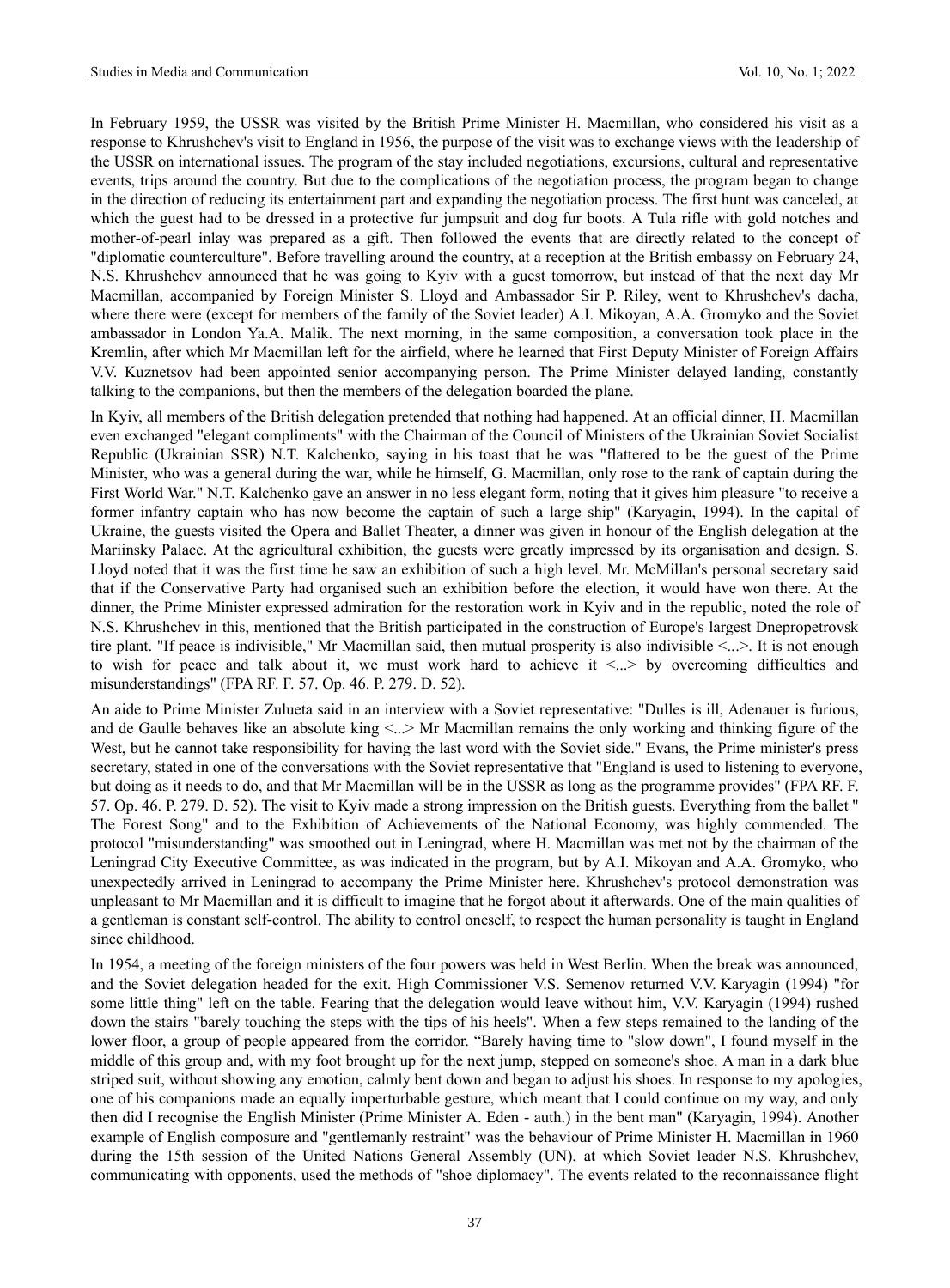of the U-2 aircraft shot down near Sverdlovsk on May 1, 1960, finally soured relations between the United States and the USSR.

In 1960, N.S. Khrushchev decided to personally lead the Soviet delegation that went to New York to participate in the work of the UN General Assembly. Arriving in New York, N.S. Khrushchev decided that, as at Soviet party congresses, he should attend all sessions, while according to established tradition, heads of state and government appear in the meeting room only on the day of their speech. Even the Minister of Foreign Affairs of the USSR A.A. Gromyko failed to dissuade N.S. Khrushchev. N.S. Khrushchev rushed to the podium during the meetings in order to "open everyone's eyes to what is happening in the world." Finally, he was given the floor, the speech of the Soviet leader lasted more than 2 hours. In it, in particular, proposals were made to eliminate colonialism, to establish a "troika" instead of the post of one UN Secretary-General. During N.S. Khrushchev's speech, he took a glass of Borjomi, sipped from it and advised everyone present to try it. During the general discussion, many speakers said that in addition to colonialism, there is another kind of oppression, namely, the political system imposed by the USSR on the countries of Eastern Europe. N.S. Khrushchev hardly restrained his emotions. After the words of one of the speakers about the "bloody actions of the Soviet Union" in Hungary in 1956, the leader of the Soviet state began to object loudly to the speakers from the spot. Microphones were not installed in front of delegates at that time. N.S. Khrushchev shouted, but the interpreters did not hear him. The Prime Minister of England, H. Macmillan, when N.S. Khrushchev began to shout something again, interrupted his speech and said: "If only someone would translate it for me, or something..." (Sukhodrev, 2008).

The next day, statements continued to be made from the UN rostrum, which N.S. Khrushchev perceived as attacks against communism, the Soviet Union and the socialist system as a whole. Protesting, he continued to bang his fists on the table. At some point he took off his boot and started banging it. The famous Soviet translator V.M. Sukhodrev (2008), who was in the UN meeting room that day, notes in his memoirs that "it was not really a boot, although it was later called that in all the newspapers of the world, but rather something like a sandal, with several straps on the toe. Khrushchev then liked to wear blunt-nosed brown shoes in warm weather. When he started pounding the table with his shoe, I felt sick. I don't think I was the only one." V.M. Sukhodrev (2008) was right, in his memoirs N.S. Khrushchev writes that Nehru did not really approve of this act. Although, the apotheosis of the scandal on this day was the speech of N.S. Khrushchev, in which he shouted about the overthrow of the "bloody regime" of Franco by the people of Spain. According to the laws of parliamentarism, this is a clear insult. Franco was the head of a UN member state. The chairman of the session unsuccessfully tried to deprive N.S. Khrushchev of the word, but Khrushchev did not have headphones through which simultaneous interpretation was received and he did not understand Boland's English speech.

V.M. Sukhodrev (2008), who was in the UN Meeting Room that day, gives the following description of the events that followed: "Guessing that the chairman was trying to reason with him, he (N.S. Khrushchev – auth.) turned to him and began to denounce Boland:

− Oh, is that so?! And you too, chairman, support this vile lackey of imperialism and fascism?! Let me tell you: the time will come and the people of Ireland will overthrow such servants of imperialism as you are!

The Irish are an emotional and hot-headed people. Boland, hearing attacks now directed at him, turned crimson and shouted:

− You are breaking all the rules! I deprive you of the word and close the meeting!".

After these words, Boland hit the wooden stand hard with the chairman's hammer. The hammer cracked, its head flew into the hall. N.S. Khrushchev continued to shout, but no one heard him, because the microphone was turned off. After Boland left the hall, N.S. Khrushchev returned to his seat. The hammer head became a museum exhibit in a building on the East River. The Norwegians presented the chairman with a new hammer made of black wood and covered with Viking ornaments. The protocol often demonstrates the nature of relations between states. V.V. Karyagin (1994) recalled that as Deputy Head of Protocol Affairs of the Ministry of Foreign Affairs (MFA) of the USSR in 1963, he was delegated to meet W. Averell Harriman, who held the position of Deputy Secretary of State at that time. W. Averell Harriman was the American ambassador to the USSR during the war and, as an ambassador-at-large responsible, carried out important assignments for F.D. Roosevelt in various parts of the world. W. Averell Harriman enjoyed well-deserved respect in Moscow, and apparently, that is why he was entrusted with the mission to enter into negotiations on the south-eastern settlement. But the Soviet side was clearly not satisfied with the development of events. Apparently, this was the main reason for the protocol demonstration, when instead of the Deputy Minister of Foreign Affairs, W. Averell Harriman met by the Deputy Head of the Protocol Department. On the day of arrival, the American Ambassador Foy D. Kohler boarded the plane and warned the guest about the current situation. "Harriman came down the ramp with a smile and even at the request of American reporters invited me to take a picture," recalled V.V. Karyagin (1994).

The New York Times reported that the deputy secretary of state was met by the deputy head of the Protocol Department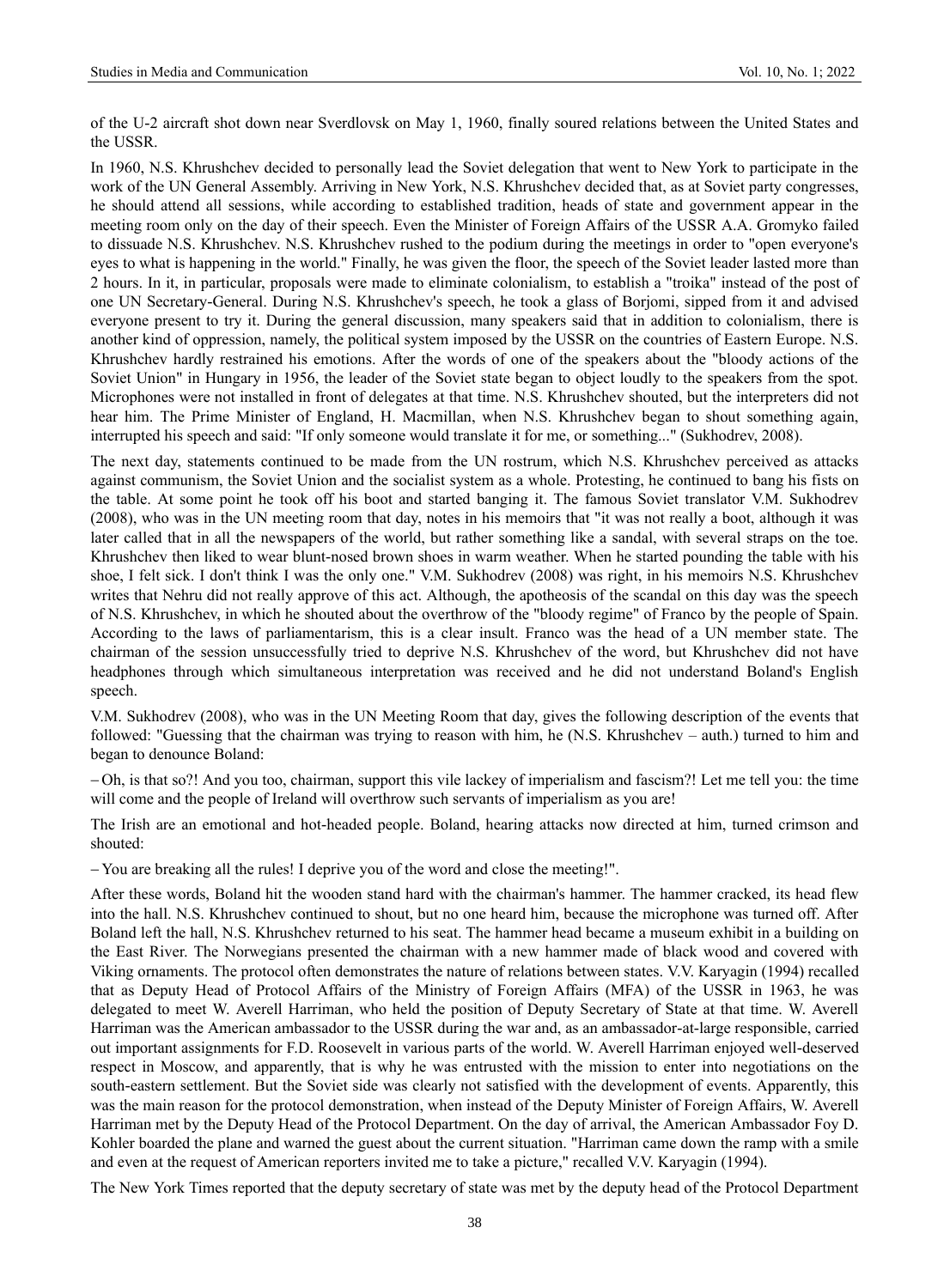of the USSR Foreign Ministry, although "by rank" the deputy foreign secretary or the head of the American department should have met him. The demonstration was noticed. On May 22, 1972, at four o'clock Moscow time, the first official visit of the US president to the Soviet Union began. At the ramp of the plane Richard Nixon was met by Podgorny and A.P. Kosygin, members of the government, employees of the US Embassy, a small group of "workers". The "enthusiastic" crowds of Muscovites were also absent along the route of the presidential motorcade to the Kremlin. The reason was the Vietnam War. Thus, the norms of the protocol continued to depend on the foreign policy situation. The residence of R. Nixon was located in the Kremlin, over which the US flag was waving for the first time. In the negotiations in the Catherine Hall of the Grand Kremlin Palace, the topic of Vietnam could not be avoided, but the main problem was the discussion of the issue of limiting strategic weapons. On one of the days of the visit, Richard Nixon was to speak live in front of the viewers. The President asked V.M. Sukhodrev (2008) to be the one to read the translation of his speech behind the scenes. The professionalism of V.M. Sukhodrev (2008) was known far beyond the borders of the Fatherland.

The preparation of the translation was not without its problems. "The fact is that at that time the American propaganda service recommended that the Voice of America radio station broadcasting in Russian not use the phrase "Soviet people" on the air. They claimed it is to say "people living in the USSR"." The hint was clear – the peoples of the republics of the USSR do not voluntarily live as part of the Soviet state. Thus, Richard Nixon inserted the phrase "people living in the Soviet Union" into the text of his televised address. "Without getting into high politics, I began to convince my American colleagues that in Russian this phrase sounds clumsy, awkward, and unusual. It is better then to use the phrase "Soviet people". But the Americans did not agree. An argument broke out. In the end, I had to turn to one of the high officials of the State Department, and he resolved the issue in my favour," recalled V.M. Sukhodrev (2008). The speech was broadcast live from the Kremlin's Green Living Room. Richard Nixon spoke with emotion about the hardships that Soviet people endured during the war. When the president, "shocked by the impression of visiting the Piskarevsky Memorial Complex in Leningrad, recalled the famous diary of schoolgirl T. Savicheva and quoted a few phrases from it, I felt my throat tightened" (Sukhodrev, 2008).

The next day V.M. Sukhodrev (2008) was praised for his work by the country's chief security officer A.N. Shelepin, known for his toughness. From Moscow, the American delegation, headed by the president, flew to Kyiv. Shortly before landing, Richard Nixon invited V.M. Sukhodrev to his cabin. The President decided to consult with V.M. Sukhodrev should he speak in his speech about Kyiv as "the mother of Russian cities", will this not cause confusion among the people of Kyiv? V.M. Sukhodrev assured the president that there should be no such reaction, since this expression reflects historical reality. In Kiev, a city tour, laying a wreath at the Grave of the Unknown Soldier and a solemn banquet took place. At the reception, V.M. Sukhodrev (2008), in a conversation with one of the local leaders, suggested that the toast would be delivered in his native language, but the latter waved his hands in despair: "No way! Never! We will be accused of nationalism... Only in Russian!". In most of the programmes of visits from other countries to the USSR, a visit to Ukraine was given a special place, which is especially noticeable in the post-war years. The intellectual potential of Ukraine allowed the republic, despite the Holodomor, repressions, losses during the Second World War, to be one of the most developed not only economically, but also culturally.

Hospitality is an important component of national policy. The protocol department with its work tried to destroy stereotypes about the USSR as an evil empire. The multinational Soviet culture contributed to the creation of a positive image of the state on the world stage. Since about the mid-1960s, the records of the Protocol Department (in most cases) lack information that conveys the atmosphere, a "mood" of the visit. The necessary information can be found in sources of personal origin. Thus, the memoirs of V.M. Sukhodrev (2008) contain interesting details of the visit to the USSR of Canadian Prime Minister P. Trudeau, whose name is associated with the period of warming and the development of friendly relations between the two countries. In 1971, P. Trudeau visited the Soviet Union. P. Trudeau impressed everyone not only with his style of behaviour, he rode one of the escort motorcycles on the territory of the Kremlin, but also with his appearance – trendy wide bright ties, jackets with huge lapels, platform shoes and flared trousers. One can argue about how much such an appearance corresponds to the atmosphere of official receptions, but it is obvious that it is appropriate at the disco, where P. Trudeau and his wife wanted to go in Kyiv. The Prime Minister of Canada could not but visit Ukraine, whose immigrants live in significant numbers in Canada and in some parts of the country can have a serious impact on the election results.

P. Trudeau's desire to visit a disco or a nightclub without official escorts was conveyed by V.M. Sukhodrev (2008) to the head of security, who asked for 15-20 minutes to prepare. A disco for the Prime Minister was organised on Khreshchatyk, not far from the residence, the Trudeau couple went there on foot (there were guards, but they tried to be inconspicuous). "Nobody paid attention to P. Trudeau. No one could have imagined that this fashionably dressed fellow with sideburns, walking in an embrace with a thin, long-haired girl (Trudeau had married shortly before his visit author) - Prime Minister of Canada." At the club, P. Trudeau was led to a table set for two. And a "chic imitation" of the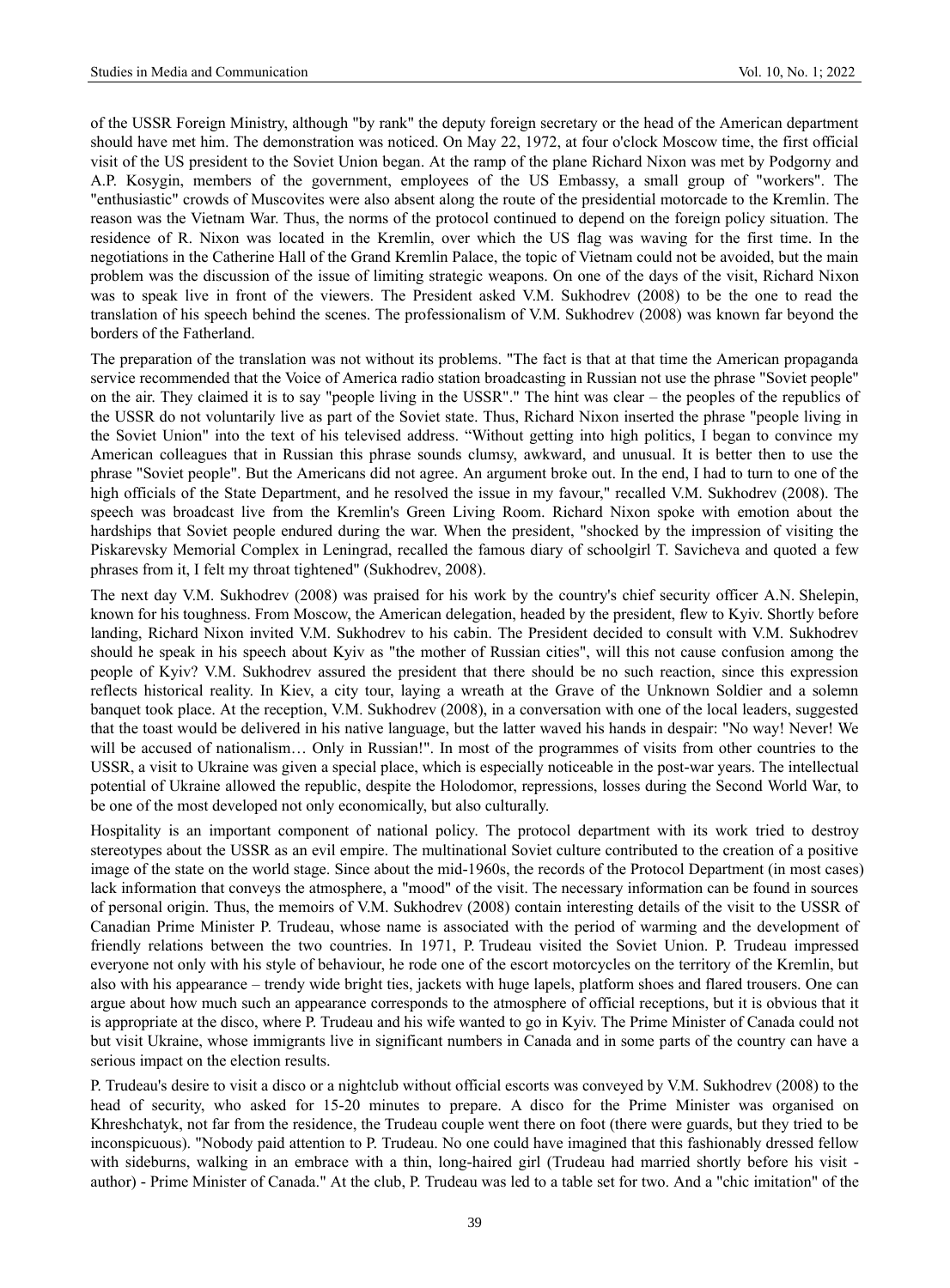life of a nightclub began: the "guests" danced, the lights were turned down. P. Trudeau and his wife drank champagne and went dancing. According to V.M. Sukhodrev (2008), who was at the disco, the Canadian couple danced "very briskly and incendiary." P. Trudeau's visit was remembered not only for his vivid travels around the country. Important agreements were signed and a joint statement was adopted. One of the members of the Politburo even proposed to establish in the USSR the production of fabrics of fashionable bright colours, but his impulse caused a very predictable reaction: "No, we don't need it. Let P. Trudeau wear such ties himself...". A.P. Kosygin and P. Trudeau established good relations after his visit to the USSR, they, according to V.M. Sukhodrev (2008), enjoyed each other's company. Behind the seemingly "dry" language of the protocol are specific personalities with their usual characters. In some cases, violation of protocol norms not only does not interfere with solving the tasks set, but even contributes to their implementation.

In the 70s - early 80s, the activities of the employees of the Protocol Department of the USSR Ministry of Foreign Affairs, as in previous years, were highly appreciated by guests from other countries. So, in 1972, at the end of the visit to the USSR of the Assistant to the US President for National Security Affairs H. Kissinger, a message was sent from the US Embassy to the head of the US Department of the USSR Ministry of Foreign Affairs G.M. Kornienko, in which it was reported that, according to the American side, none of the other visits of H. Kissinger "was ever so well provided for". Protocol and other events at the airfield, transportation services, accommodation at the residence on Lenin Hills, as well as security measures were organised in the best possible way. "We highly appreciate your concern for the crew of the aircraft, who visited the ballet, the circus and the Exhibition of Achievements of the National Economy," the message said. The American side asked to convey gratitude to all the employees who carried out the visit for showing "the highest degree of hospitality and co-operation" (FPA RF. F. 57. Op. 78. P. 623. D. 14). French diplomats often "gave lessons" of the classical diplomatic protocol to their colleagues from other countries. In 1963, the French bank holiday, July 14, fell on a Sunday, and the Soviet side proposed to postpone the reception to another day of the week in order to ensure high representation from the Soviet side, since many of the invitees would be out of town. French Ambassador M. Dejean was categorical: "France celebrates its holiday on July 14, and it is not possible to postpone it to another day, but he, the ambassador, will not be offended if circumstances do not allow any of the Soviet invitees to attend the reception. The level of representation at the reception was high" (Karyagin, 1994).

Pope Paul VI was a man who boldly broke the usual stereotypes. "His papacy was marked by the fact that he ended the century-long seclusion of popes that had been going on since 1870, visited many countries, advocating for peace and peaceful existence." The secular views of the Pope are evidenced by the story told by the American diplomat J. Wood. During Jacqueline Kennedy's visit to the Vatican, the Papal Court was offered a choice of three options for addressing the President's wife: "Madam President's wife", "Mrs Kennedy", or "Madam". But when Jacqueline Kennedy came to the audience, the Pope stretched out his arms to her and exclaimed: "Oh, Jacqueline!" The violation of protocol norms was made not with the aim of offending the guest, but in order to emphasise one's special disposition (Karyagin, 1994). Ignoring protocol rules by Soviet leaders, in most cases, had a negative impact on their reputation, and as a result – on the image of the state. Ceremonial implies the presence of the main participants (players) of communication and spectators, who in turn can take an active and passive position in relation to the ceremonial action. The passive position is limited to observing what is happening, the active position is limited to analysing it. Thus, the performance of L.V. Beethoven's "Ode to Joy" at a concert of Ukrainian music during the inaugural celebrations of V.A. Yushchenko was perceived by analysts as Ukraine's choice of a European course of development ("Ode to Joy" – is the anthem of the European Union).

If the participants of the ceremony are classified as "players", "spectators" and "analysts", then "players" and "analysts" prevail in diplomatic ceremonies. Thus, the diplomatic ceremonial imposes strict requirements for the implementation of the rules of etiquette, the observance of which also determines the nature of relations between states. As D. Wood and J. Serre (2016) note in their study: "Diplomacy is the art of resolving international differences by peaceful means. Diplomacy is also a technique and skill that harmoniously affect international relations and obey certain rules and customs. Diplomatic activity has always had a pronounced ritual character." Diplomats and official representatives of states, governments and international organisations use traditional methods to solve foreign policy problems. Traditional forms of diplomatic activity are conservative. But conservatism is indicative of a "school", i.e. an established system of theoretical knowledge and practical skills that has evolved throughout the history of international relations. The tasks of real politics make their own adjustments to the old ceremonial forms and create new ones (often not always productive, for example, "meetings without ties").

"In essence," wrote J. Cambon, "not everything is already so meaningless in these solemn trifles. Foreign agents are representatives of something higher than themselves. The honours paid to them are addressed to the head of the state, whose representatives they are.  $\leq$ ...> The Protocol does not know the victorious peoples and the defeated peoples. He even prescribes mutual respect to warring nations, regardless of the ratio of their forces. It is, of course, only a formality that does not essentially prejudge anything yet, but ... this formality shows respect for the dignity and independence of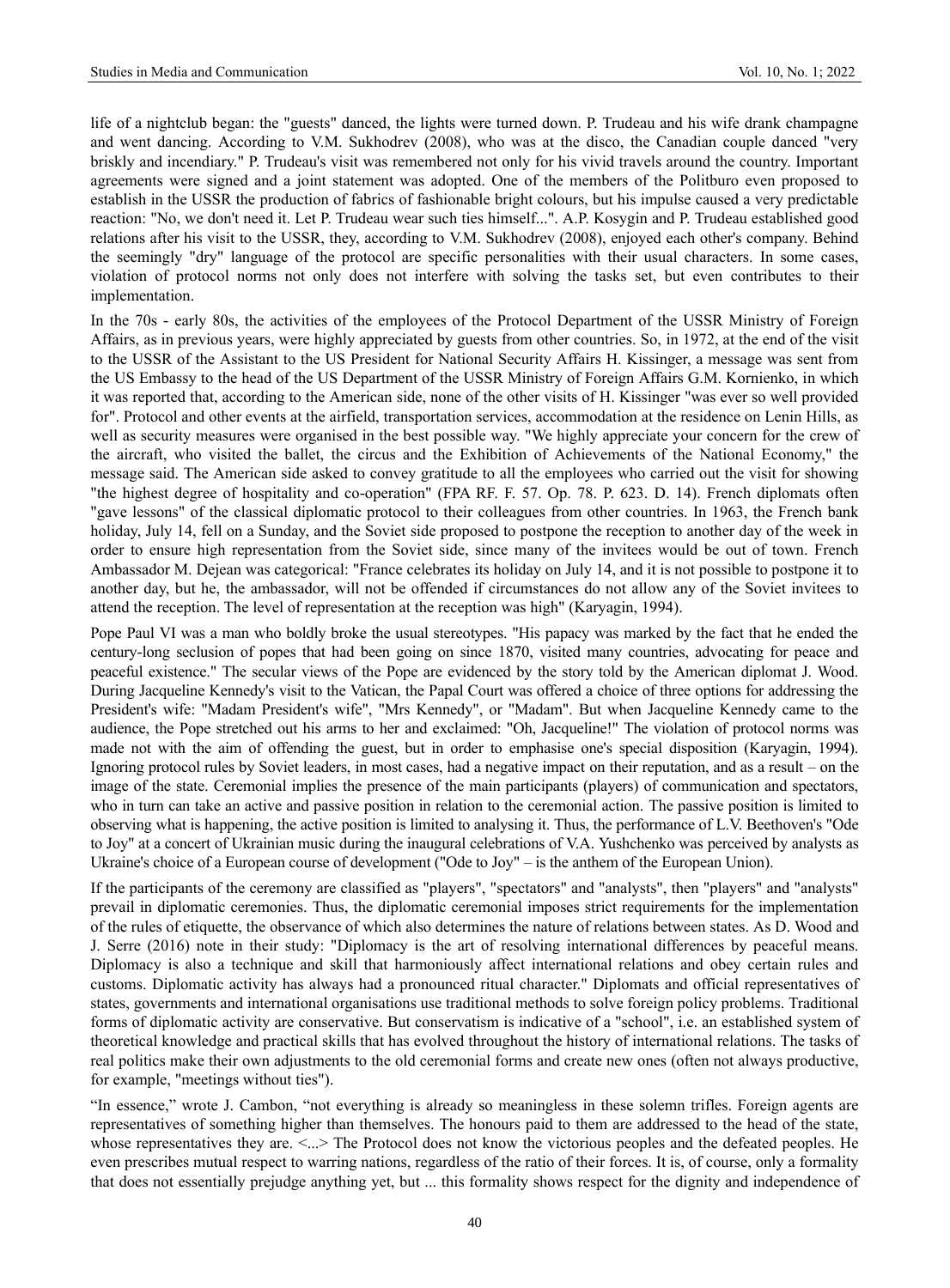weak nations, which is no small thing" (Wood & Serre, 2016). The Protocol is intended to "protect" in practice the principles of sovereignty, equality and territorial integrity of states. No one denies the existence of actors in world politics, but unlike the domestic political system of states, where there is a political hierarchy in international relations, the principles of equality apply. The greater the upheavals in the political life of the state, the more drastic the changes in the forms and conditions of life and the further away from the present generations are the past epochs. "Modern society easily and recklessly renounces the recent laws of life, with contempt and mockery waves its hand at the former way of life and deliberately breaks any connection with the native past." These words by E.N. Opochinin (1909) are surprisingly consonant with today's time. Meanwhile, in order to "go forward more cautiously and more correctly, it is good sometimes to remember where you are coming from." In the 1990s, the power structures in the post-Soviet space abandoned Soviet ceremonials. At the same time, new forms of their implementation have not been created. It is impossible to cancel the ceremony overnight or change its structure. For a hundred years of the existence of the ritual of awarding Nobel laureates, there was only one change in it – the King of Sweden moved from the hall to the stage. Observance of traditions is a tribute to previous generations, their thoughts and ideals.

#### **4. Conclusions**

The sociological direction considers culture as a system of symbols shared by a group of people and transmitted by it to the next generations; as a system of beliefs, values and norms of behaviour that organise social ties, and, finally, as an organisation of objects and phenomena based on symbols, beliefs, language, customs. A ceremonial is a kind of cultural message of one social group of people. The basic idea of behaviour, the inner meaning of secular ceremonial is laid down in church rituals, and external forms of conduct can be borrowed from the traditions of everyday secular life. The development of social life, which, although varied and complex, is characterised by the repetition of similar situations, has led to the emergence of a certain order of behaviour in society - custom. When a form of behaviour begins to be controlled by legal acts, it becomes a ceremonial designed to maintain a harmonious connection between generations within a particular people, social group, historical community.

A ceremonial is an event in the life of society that has a symbolic meaning. The norms of ceremonial reflect not only ideology, but also the social psychology of society, without an adequate interpretation of which it is impossible to correctly understand the behaviour of statesmen in specific situations related to their official status. The diplomatic protocol, being a part of the state ceremonial culture, is an illustration of the spiritual, moral and political state of society. In every culture, every society, there is a kind of code of communication rules that permeates almost all types of both official and unofficial interaction. In imperial states with developed vertical power, the issue of structuring public life, of which ceremonial culture was a part, was particularly acute. During the study, it was found that the ceremonial plays a crucial role in diplomatic relations. Essentially, being a formality, the ceremonial protocol protects the principles of sovereignty, equality and territorial integrity of states. Violation of the protocol, in turn, may demonstrate diplomats' negative intentions or their insufficient level of knowledge of the etiquette rules. Thus, for the first time, such a term as "diplomatic counterculture" is introduced into circulation.

In this study, art is considered for the first time from the point of view of the communicative factor of diplomatic ceremonial. It has been found that art can serve as a way of showing respect and exchanging cultural values, significantly influencing diplomatic relations. Thus, architecture, music, painting can have a communicative status within the ceremonial, and the demonstration of works of art to foreign diplomats can positively influence their attitude to a particular subject of discussion. Visual means of communication include heraldic signs, including emblems, coats of arms, uniforms, etc. One of the ways to show hospitality in diplomacy is the gift exchange ceremony, where works of art play a special role.

## **References**

Bayburin, A. K., & Toporkov, A. L. (1990). *At the origin of etiquette. Ethnographic essays*. Leningrad: Nauka.

- Chichagov, M. I. (1999). *Shamil in the Caucasus and in Russia*. Moscow: Tonar.
- Chopin, O. (2018). The diplomat, the soldier, and the spy: Toward a new taxonomy in international relations. In O. Schmitt (Ed.), *Raymond Aron and International Relations* (pp. 179-194). London: Routledge. <https://doi.org/10.4324/9781315620114-11>
- Churchill, W. (2020). *World War II*. Moscow: Alpina Non-Fikshn.
- Crow, J. (2018). The gesture of drawing in Antoine De Saint-Exupery's The Little Prince. In A. Sioli, & Y. Jung (Eds.), *Reading Architecture* (pp. 105-113). London: Routledge. https://doi.org/10.4324/9781315402901-11
- Dalelbekkyzy, A., Bisengali, Z.-G., Toleubayeva, A., Zhanat, A., & Baitanasova, K. M. (2019). National code: Metaphysics and unity of historical consciousness. *Analele Universitatii din Craiova - Seria Istorie*, *35*(1), 105-118.